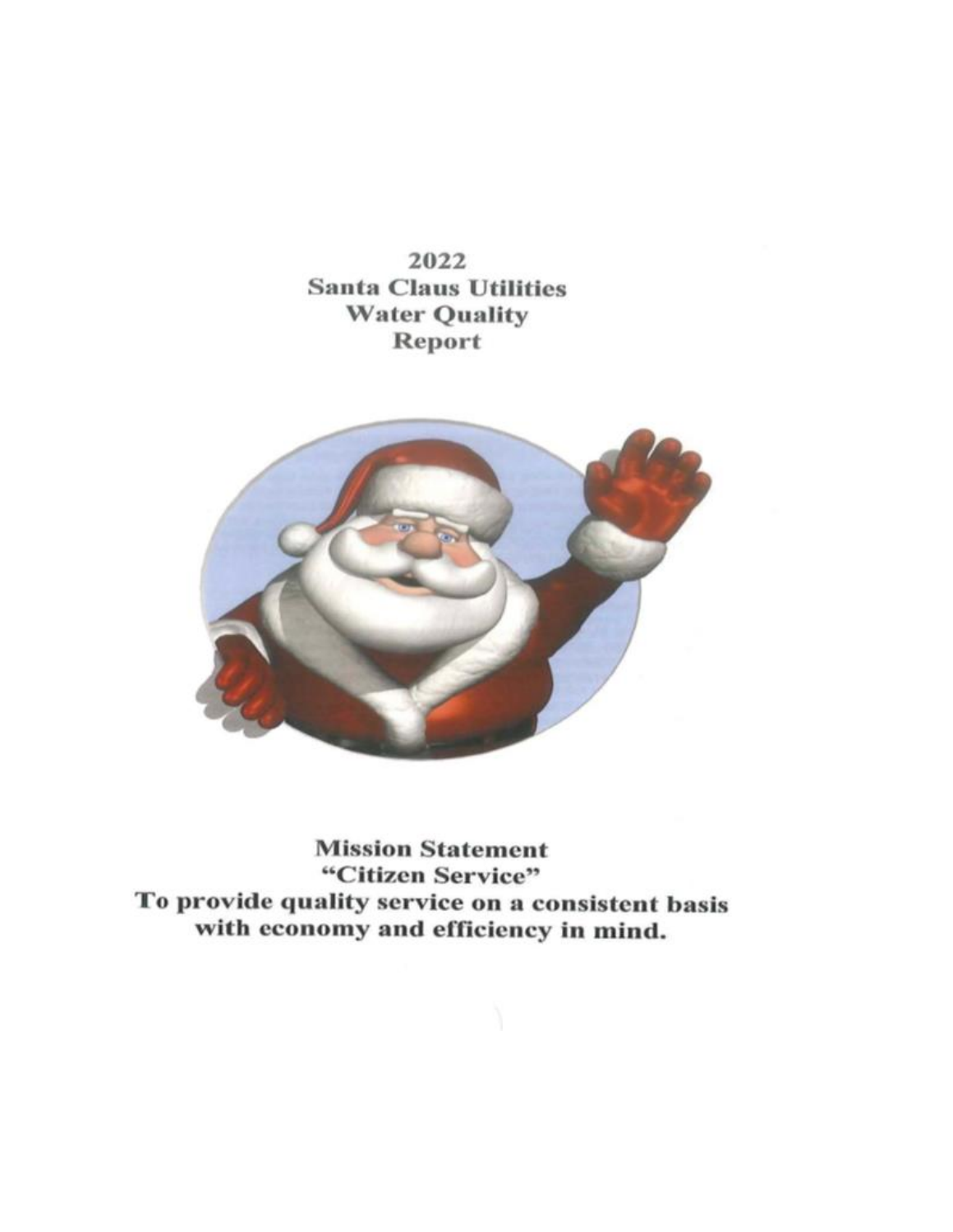# **TOWN OF SANTA CLAUS WATER QUALITY REPORT 2022**

The Town of Santa Claus annual water quality report (CCR) will be available online on or before July 1, 2022 at [www.townofsantaclaus.com.](http://www.townofsantaclaus.com/) If you would prefer a paper copy of the 2022 Annual Water Quality Report (CCR) mailed to your home, please call (812)544-3329.

## **REPORT OVERVIEW**

It is the intent of this report to give water users important facts about the water we use daily. To ensure the safety of our water a partial listing of, the town's testing requirements are as follows: total chlorine, total coliform bacteria, lead and copper and asbestos fibers. Chlorine residual tests are run seven days per week. Total coliform tests are run four times per month to ensure that the disinfection (chlorinating) process is working. Lead and copper tests are run every three years to see if these two elements are showing up in our water. Another required test is asbestos fibers. The town utilizes asbestos cement pipe in a portion of the system, so we monitor the corrosiveness of the water to ensure the fibers are staying in place. Do not be alarmed when you hear that there is asbestos concrete pipe in the water system, it is considered safe and used worldwide.

Now that the town is producing water, there are and will be new testing requirements. Results of current testing are included in this report. Future testing requirements and results will also be included in this report.

During the last testing year, the town had no violations. Other constituents of our water are tested daily at our water treatment plant, as well as; at Patoka Lake Treatment Plant. Those results are also included in this report.

## **HEALTH INFORMATION**

Some people may be more vulnerable to contaminants in drinking water than the general population. Immunocompromised persons such as persons with cancer undergoing chemotherapy, persons who have undergone organ transplants, people with HIV/AIDS or other immune system disorders, some elderly, and infants can be particularly at risk from infections. These people should seek advice about drinking water from their health care providers. Environmental Protection Agency (EPA) and Center for Disease Control (CDC) guidelines on appropriate means to lessen the risk from infection by Cryptosporidium and other microbial are contaminants are available from the Safe Drinking Water Hotline at 800-426-4791.

The sources of drinking water (both tap water and bottled water) include rivers, lakes, streams, ponds, reservoirs, springs, and wells. As water travels over the surface of the land or through the ground, it dissolves naturally occurring minerals and, in some cases, radioactive material, and can pick up substances resulting from the presence of animals or from human activity. Contaminants that may be present in source water include:

· Microbial contaminants, such as viruses and bacteria, which may come from sewage treatment plants, septic systems, agricultural livestock operations, and wildlife.

· Inorganic contaminants, such as salts and metals, which can be naturally occurring or result from urban storm runoff, industrial or domestic wastewater discharges, oil and gas production, mining or farming.

· Pesticides and herbicides, which may come from a variety of sources such as agriculture, urban storm water runoff, and residential uses.

· Organic chemical contaminants, including synthetic and volatile organic chemicals, which are by-products of industrial processes and petroleum production, and can also, come from gas stations, urban storm-water runoff and septic systems.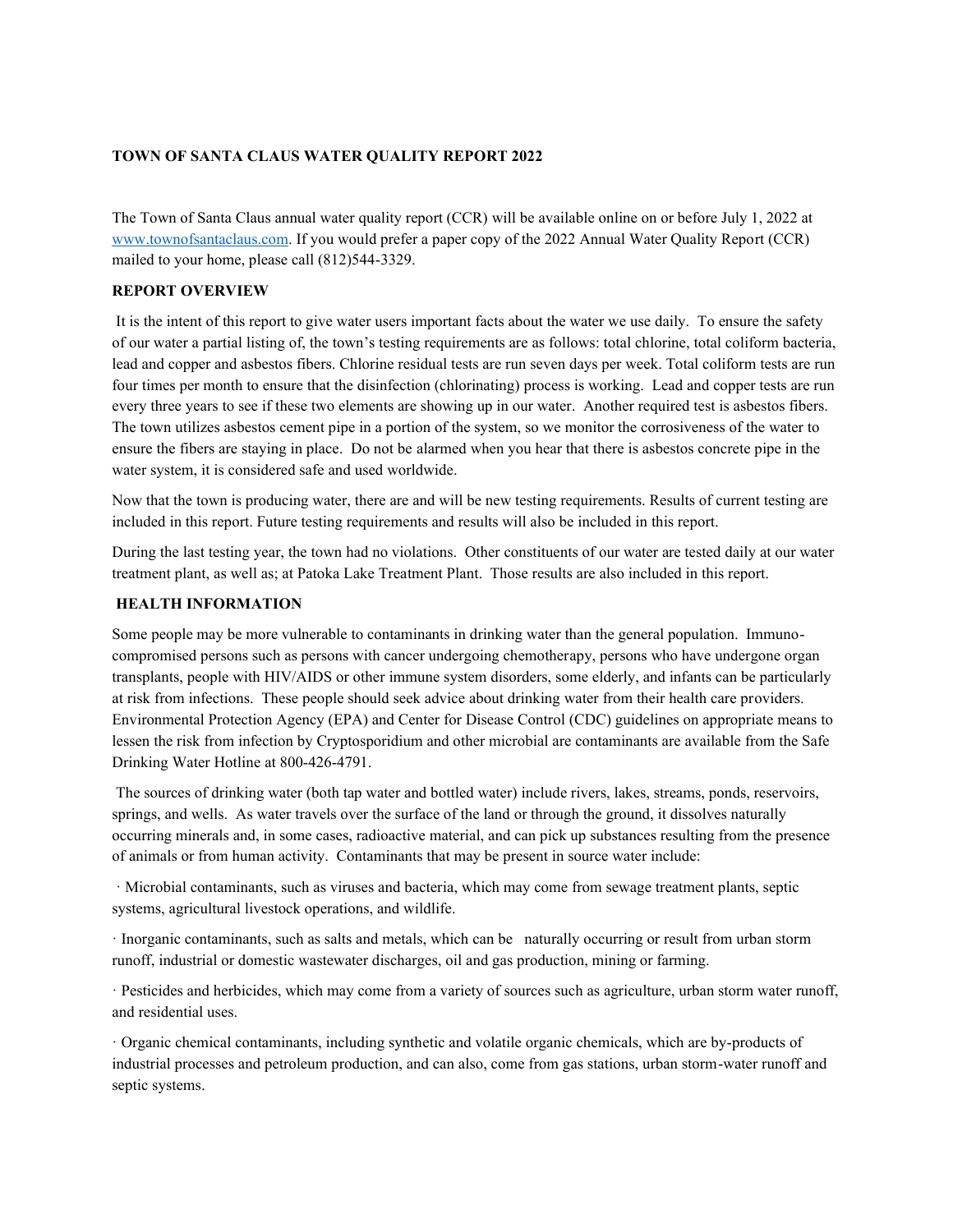Radioactive contaminants, which can be naturally occurring or be the result of oil and gas production and mining activities.

In order to ensure that tap water is safe to drink, the EPA prescribes regulations that limit the number of certain contaminants in water provided by public water systems. Food and Drug Administration (FDA) regulations establish limits for contaminants in bottled water, which must provide the same protection for public health.

Drinking water, including bottled water, may reasonably be expected to contain at least small amounts of some contaminants. The presence of contaminants does not necessarily indicate that water poses a health risk. More information about contaminants and potential health effects can be obtained by calling the Environmental Protection Agency's Safe Drinking Water Hotline at 800-426-4791.

# **CHLORAMINE/FLUORIDE ADDITION**

Patoka Lake Regional Water District, and the town utilize chloramines to disinfect your drinking water. For all normal users, chloraminated water is the same as water disinfected with chlorine. However, kidney dialysis patients should consult their doctor and fish owners should call your pet store for more information. As recommended by ADA and AWWA, Patoka Lake District, participates in the State Dental Fluoridation program and adds fluoride to the treated water.

You as an end consumer of water can help to protect the sources of drinking water by increasing and promoting efforts to recycle materials and properly dispose of chemicals, used oils and petroleum products, batteries, and other household refuse.

## **Statement Addressing Lead in Drinking Water**:

"If present, elevated levels of lead can cause serious health problems, especially for pregnant women and young children. Lead in drinking water is primarily from materials and components associated with service lines and home plumbing. Santa Claus Utilities is responsible for providing high quality drinking water, but cannot control the variety of materials used in plumbing components. When your water has been sitting for several hours, you can minimize the potential for lead exposure by flushing your tap for 30 seconds to 2 minutes before using water for drinking or cooking. If you are concerned about lead in your water, you may wish to have your water tested. Information on lead in drinking water, testing methods, and steps you can take to minimize exposure is available from the Safe Drinking Water Hotline or at http://www.epa.gov/safewater/lead." Lead and copper testing is done every 3 years in accordance with required regulations.

# PATOKA LAKE REGIONAL WATER DISTRICT DATA 2021

INORGANIC CONTAMINANTS (2021) **DEFINITIONS**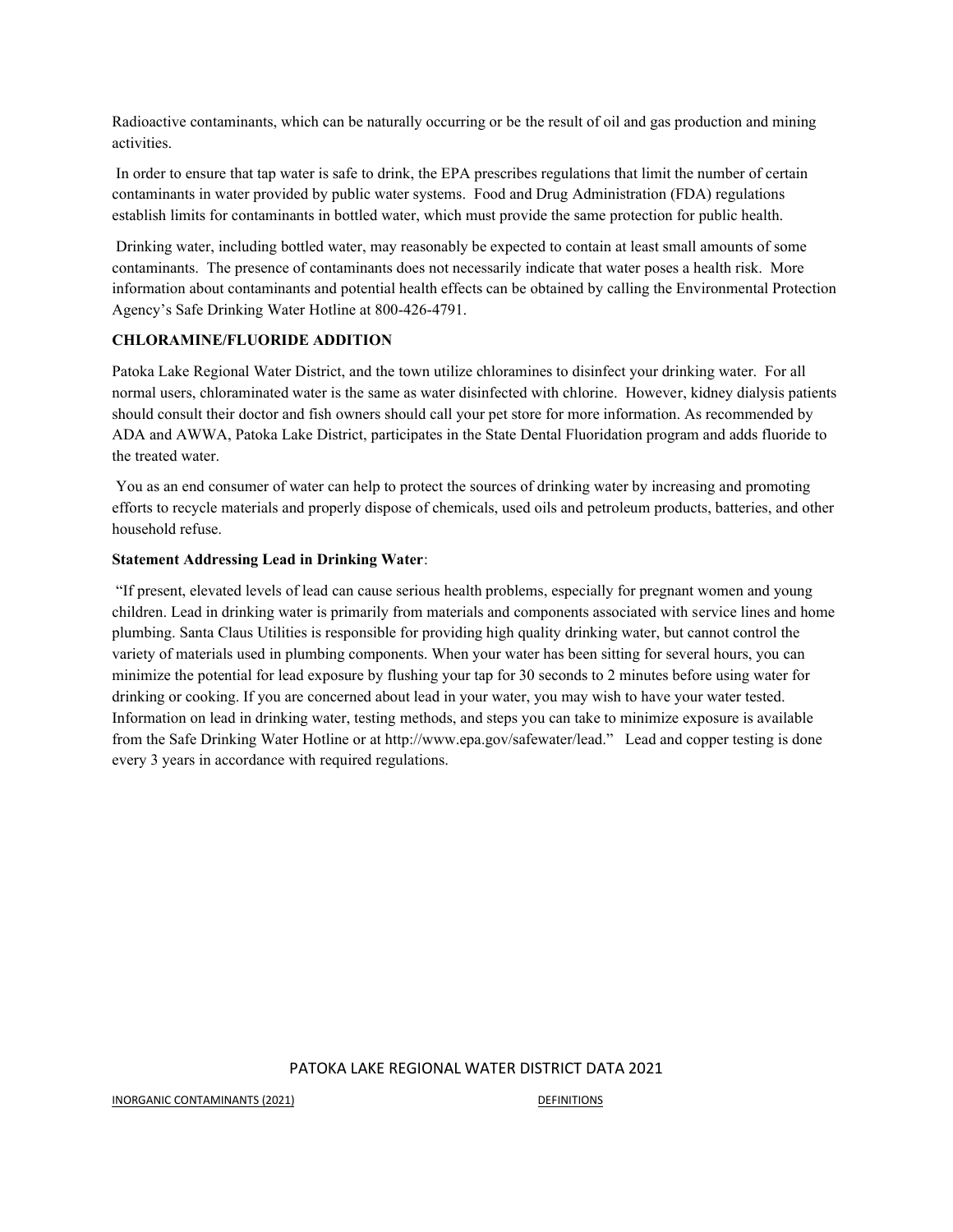### DICHLOROMETHANE 5 0.5 BDL 1.2 – DICHLOROPROPANE 5 0.5 BDL ETHYLBENZENE SYNTHETIC ORGANIC CONTAMINANTS (2021) STYRENE STYRENE STYRENE 100 0.5 BDL MCL D.L RESULT TETRACHLOROETHYLENE 5 0.5 BDL u<u>g/L ug/L</u> u<u>g/L</u> 1000 0.5 BDL ug/L 1000 0.5 BDL ALACHLOR (LASSO) 2021 2 0.1 BDL 1.2.4 – TRICHLOROBENZENE 70 0.5 BDL ATRAZINE 2021 3 0.1 BDL 1.1.1 – TRICHLOROETHANE 200 0.5 BDL BENZO(A)PYRENE 2021 0.2 0.02 BDL 1.1.2 – TRICHLOROETHANE 5 0.5 BDL CARBOFURAN 2021 40 0.9 BDL TRICHLOROETHYLENE 5 0.5 BDL CHLORDANE (ALPHA & GAMMA) 2021 2 0.1 BDL VINYL CHLORIDE 2 0.5 BDL 2.4 – D 2021 70 0.1 BDL TOTAL XYLENES 10000 0.5 BDL DALAPON 2021 200 1 BDL DBCP 2021 0.2 0.01 BDL METHY-TERT-BUTYL ETHER NO MCL 0.5 BDL DINOSEB 2021 7 0.1 BDL 2.3.7.8 -M TCDD (DIOXIN) 2021 30 ug/L 5.0 ug/L BDL TOTAL TRIHALOMETHANES(4) 80 0.5 41.7 DIQUAT 2021 20 0.4 BDL BROMODICHLOROMETHANE 0.5 4.9 DI(2-ETHYLHEXYL) ADIPATE 2021 400 0.6 BDL BROMOFORM 0.5 BDL DI(2-ETHYLHEXYL)PHTHALATE 2021 6 0.6 BDL CHLORODIBROMOMETHANE 0.5 BDL ENDOTHALL 2021 100 0.9 BDL CHLOROFORM 0.5 36.7 ENDRIN 2021 2 0.01 **BDL**  ETHYLENE DIBROMIDE(EDB) 2021 50ug/L 10ug/L BDL MCL RESULT GLYPHOSATE(ROUND UP) 2019 700 6 BDL HALOACTIC ACIDS 5 (4) 60 34.9 avg HEPTACHLOR 2021 0.4 0.04 BDL 2021 RANGE 25 TO 45 HEPTACHLOR EPOXIDE 2021 0.2 0.02 BDL<br>HEXACHLOROBENZENE 2021 1 0.1 BDL HEXACHLOROBENZENE 2021 1 0.1 BDL TOTAL TRIHALOMETHANES (4) 80 41.7 AVG HEXACHLOROCYCLOPENTADIENE 2021 50 0.1 BDL 2021 RANGE 20.4 TO 60.9 GAMMA – BHG LINDANE 2021 0.2 0.02 BDL METHOXYCHLOR 2021 40 0.1 BDL MCL RESULT OXAMY(VYDATE) 2021 200 1 BDL LEAD 90 TH PERCENTILE (2020) 15 ug/L 3.7 ug/L PENTACHLORPHENOL 2021 1 0.04 BDL PICLORAM (TORDON) 2021 500 0.1 BDL COPPER 90<sup>TH</sup> PERCENTILE (2020) 1.3 mg/L 0.17 mg/L<br>PCBS 2019 0.5 0.5 BDL PCBS 2019 0.5 0.5 BDL SIMAZINE 2021 4 0.07 BDL 2.4.5 – TP(SILVER) 2021 50 0.1 BDL<br>ТОХАРНЕМЕ 2021 3 1 RDI TOXAPHENE 2021 3 1 TOTAL ORGANIC CARBON (TOC) MCL

25% RANGE 27.9% - 40.5%

SANTA CLAUS WATER UTILITY WATER QUALITY DATA FOR 2021

ANTIMONY 0.006 0.001 BDL "pCI/L" MEANS PICOCURIES PER LITER ARSENIC 0.01 0.001 BDL "D.L." MEANS DETECTABLE LIMIT BARIUM 2 0 .002 .026 "mg/L" MEANS PART PER MILLION BERYLLIUM 0.004 0.0003 BDL OR MILLIGRAMS PER LITER CADMIUM 0.005 0.001 BDL "UG/L" MEANS PART PER BILLION CHROMIUM 0.1 0.0009 BDL OR MICROGRAMS PER LITER

NICKEL 0.1 0.001 BDL

CYANIDE, (FREE) 0.2 0.02 BDL "U.C." MEANS UREGULATED CONTAMINATES

RADIOACTIVE CONTAMINANTS (2020) 6 1.2 - DICHLOROETHANE 5

FLUORIDE 4 0.1 0.6 MCL D.L. MERCURY 0.002 0.0001 BDL VIOLATILE ORGANIC CONTAMINANTS (2018) ug/L ug/L RESULT

NITRATE 10 0.1 BDL BENZENE 5 0.5 BDL SELENIUM 0.05 0.002 BDL CARBON TETRACHLORIDE 5 0.5 BDL SODIUM NO MCL 0.1 2.9 CHLOROBENZENE 100 0.5 BDL THALLIUM 0.002 0.0003 BDL 1.2- DICHLOROBENZENE 600 0.5 BDL

RADIUM – 228 2020 .17+.41 pCI/L 1.2 – DICLOROETHYLENE, CIS 70 0.5 BDL GROSS ALPHA 2020 15 1.7+.9 pCI/L 1.2 – DISCHLOROETHYLENE, TRANS 100 0.5 BDL

INORGANIC CONTAMINANTS (2019) DEFINITIONS

PERCENT REMOVAL TOC RUNNING AVERAGE<25% AVERAGE 34%

MCL D.L. RESULT "MCL" MEANS MAXIMUM CONTAMINANT LEVEL MG/L MGL MG/L "BDL" MEANS BELOW DETECTABLE LIMIT

MCL RESULT 1.1 – DICHLOROETHYLENE 7 0.5 BDL

1.4 – DICHLOROBENZENE 75 0.5 BDL

ug/L ug/L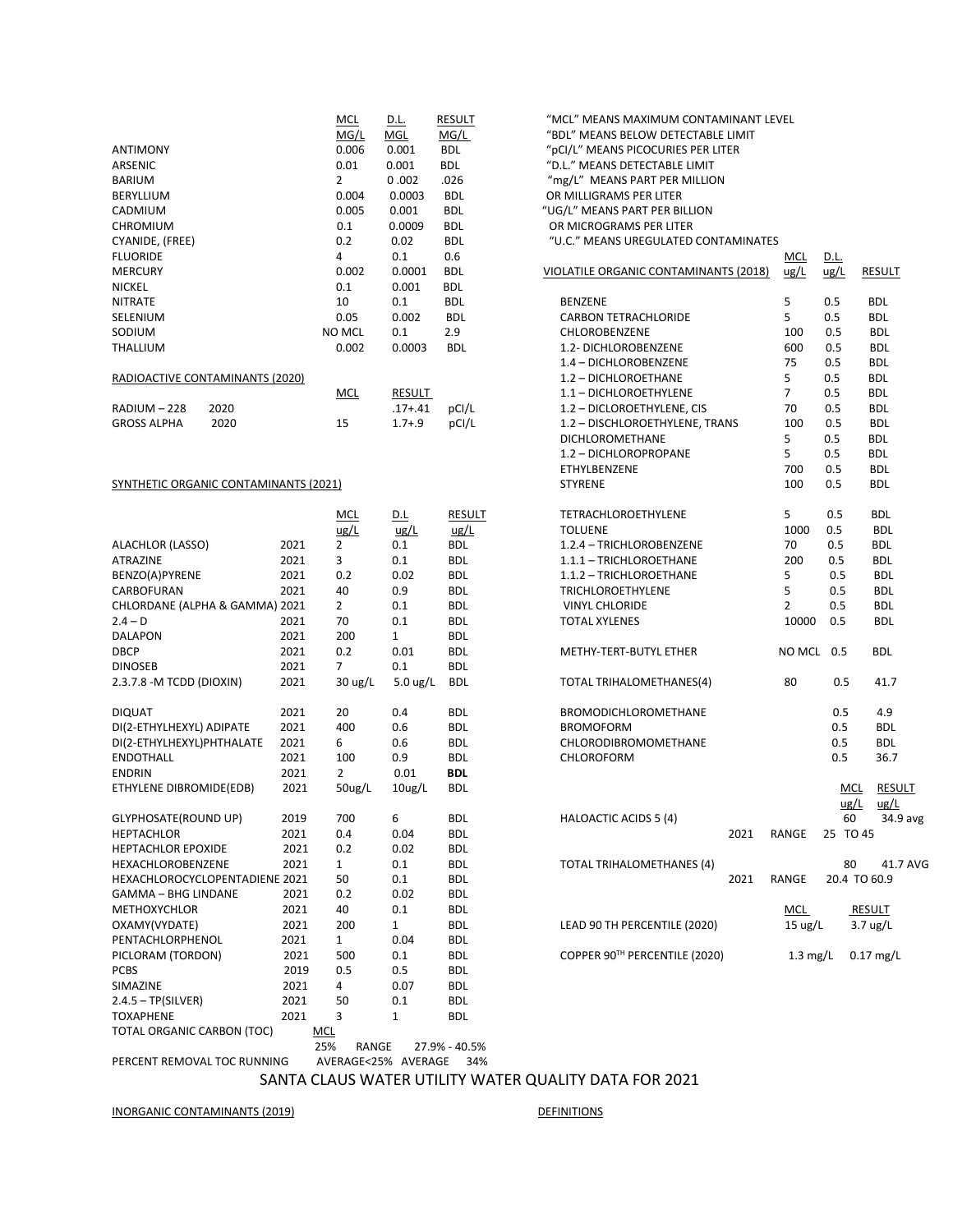|                                                                                 | <b>MCL</b>     | <u>D.L.</u>  | <b>RESULT</b> | "MCL" MEANS MAXIMUM CONTAMINANT LEVEL             |                        |             |                          |
|---------------------------------------------------------------------------------|----------------|--------------|---------------|---------------------------------------------------|------------------------|-------------|--------------------------|
|                                                                                 | MG/L           | MGL          | MG/L          | "BDL" MEANS BELOW DETECTABLE LIMIT                |                        |             |                          |
| <b>ANTIMONY</b>                                                                 | 0.006          | 0.001        | <b>BDL</b>    | "pCI/L" MEANS PICOCURIES PER LITER                |                        |             |                          |
| ARSENIC                                                                         | 0.001          | 0.0002       | <b>BDL</b>    | "D.L." MEANS DETECTABLE LIMIT                     |                        |             |                          |
| <b>BARIUM</b>                                                                   | 2              | 0.002        | .096          | "mg/L" MEANS PART PER MILLION                     |                        |             |                          |
| BERYLLIUM                                                                       | 0.004          | 0.0005       | <b>BDL</b>    | OR MILLIGRAMS PER LITER                           |                        |             |                          |
| CADMIUM                                                                         | 0.005          | 0.0001       | <b>BDL</b>    | "UG/L" MEANS PART PER BILLION                     |                        |             |                          |
| CHROMIUM                                                                        | 0.1            | 0.0003       | <b>BDL</b>    | OR MICROGRAMS PER LITER                           |                        |             |                          |
| CYANIDE, (FREE)                                                                 | 0.2            | 0.01         | <b>BDL</b>    | "U.C." MEANS UREGULATED CONTAMINATES              |                        |             |                          |
| <b>FLUORIDE (NATURAL)</b>                                                       | 4              | 0.1          | 0.2           | AVERAGE                                           | MCL                    | <u>D.L.</u> |                          |
| <b>MERCURY</b>                                                                  | 0.002          | 0.0002       | <b>BDL</b>    | VIOLATILE ORGANIC CONTAMINANTS (2018)             | ug/L                   | ug/L        | <b>RESULT</b>            |
| <b>NICKEL</b>                                                                   | 0.1            | 0.0002       | <b>BDL</b>    | <b>BENZENE</b>                                    | 5                      | 0.5         | BDL                      |
| SELENIUM                                                                        | 0.05           | 0.0009       | <b>BDL</b>    | <b>CARBON TETRACHLORIDE</b>                       | 5                      | 0.5         | BDL                      |
| SODIUM                                                                          | U.C.           | 0.5          | 43.7          | CHLOROBENZENE                                     | 100                    | 0.5         | <b>BDL</b>               |
| THALLIUM                                                                        | 0.002          | 0.0005       | <b>BDL</b>    | 1.2- DICHLOROBENZENE                              | 600                    | 0.5         | BDL                      |
|                                                                                 |                |              |               | 1.4 - DICHLOROBENZENE                             | 75                     | 0.5         | <b>BDL</b>               |
| RADIOACTIVE CONTAMINANTS (2019)                                                 |                |              |               | 1.2 - DICHLOROETHANE                              | 5                      | 0.5         | <b>BDL</b>               |
|                                                                                 | <b>MCL</b>     |              | RESULT RESULT | 1.1 - DICHLOROETHYLENE                            | $\overline{7}$         | 0.5         | <b>BDL</b>               |
| <b>GROSS BETA</b>                                                               | 50             | 5.7          | pCi/L         | 1.2 - DICLOROETHYLENE, CIS                        | 70                     | 0.5         | <b>BDL</b>               |
| <b>GROSS ALPHA</b>                                                              | 15             | <b>BDL</b>   | pCI/L         | 1.2 - DISCHLOROETHYLENE, TRANS                    | 100                    | 0.5         | <b>BDL</b>               |
|                                                                                 | 0.03           | 0.0006       |               |                                                   | 5                      | 0.5         |                          |
| URANIUM                                                                         |                |              | Mg/L          | DICHLOROMETHANE                                   |                        |             | BDL                      |
|                                                                                 |                |              |               | 1.2 - DICHLOROPROPANE                             | 5                      | 0.5         | <b>BDL</b>               |
|                                                                                 |                |              |               | ETHYLBENZENE                                      | 700                    | 0.5         | BDL                      |
| SYNTHETIC ORGANIC CONTAMINANTS (2021)                                           |                |              |               | <b>STYRENE</b>                                    | 100                    | 0.5         | <b>BDL</b>               |
|                                                                                 |                |              |               |                                                   |                        |             |                          |
|                                                                                 | MCL            | <u>D.L</u>   | <b>RESULT</b> | <b>TETRACHLOROETHYLENE</b>                        | 5                      | 0.5         | <b>BDL</b>               |
|                                                                                 | ug/L           | ug/L         | ug/L          | <b>TOLUENE</b>                                    | 1000                   | 0.5         | <b>BDL</b>               |
| ALACHLOR (LASSO)                                                                | $\overline{2}$ | 0.2          | <b>BDL</b>    | 1.2.4 - TRICHLOROBENZENE                          | 70                     | 0.5         | <b>BDL</b>               |
| ATRAZINE                                                                        | 3              | 0.1          | <b>BDL</b>    | 1.1.1 - TRICHLOROETHANE                           | 200                    | 0.5         | <b>BDL</b>               |
| BENZO(A)PYRENE                                                                  | 0.2            | 0.02         | <b>BDL</b>    | 1.1.2 - TRICHLOROETHANE                           | 5                      | 0.5         | <b>BDL</b>               |
| CARBOFURAN                                                                      | 40             | 0.9          | <b>BDL</b>    | <b>TRICHLOROETHYLENE</b>                          | 5                      | 0.5         | <b>BDL</b>               |
| CHLORDANE (ALPHA & GAMMA)                                                       | $\overline{2}$ | 0.05         | <b>BDL</b>    | <b>VINYL CHLORIDE</b>                             | $\overline{2}$         | 0.5         | <b>BDL</b>               |
| $2.4 - D$                                                                       | 70             | 0.15         | <b>BDL</b>    | <b>TOTAL XYLENES</b>                              | 10000                  | 0.5         | <b>BDL</b>               |
| <b>DALAPON</b>                                                                  | 200            | $\mathbf{1}$ | <b>BDL</b>    |                                                   |                        |             |                          |
| <b>DBCP</b>                                                                     | 0.2            | 0.01         | <b>BDL</b>    | UNREGULATED VIOLATILE ORGANIC CONTAMINANTS (2019) |                        |             |                          |
| <b>DINOSEB</b>                                                                  | 7              | 0.3          | <b>BDL</b>    |                                                   | MCL                    | <u>D.L.</u> |                          |
| 2.3.7.8 - M TCDD (DIOXIN)                                                       | 30             |              | <b>BDL</b>    |                                                   | $\frac{u}{2}$          | ug/L        | <b>RESULT</b>            |
| <b>DIQUAT</b>                                                                   | 20             | 0.66         | <b>BDL</b>    | <b>BROMOBENZENE</b>                               | 0                      | 0.5         | <b>BDL</b>               |
| DI(2-ETHYLHEXYL) ADIPATE                                                        | 400            | 0.5          | <b>BDL</b>    | <b>BROMOMETHANE</b>                               | 0                      | 0.5         | <b>BDL</b>               |
| DI(2-ETHYLHEXYL)PHTHALATE                                                       | 6              | $\mathbf{1}$ | <b>BDL</b>    | CHLOROETHANE                                      | 0                      | 0.5         | <b>BDL</b>               |
| <b>ENDOTHALL</b>                                                                | 100            | 0.5          | <b>BDL</b>    | 2 - CHLOROTOLUENE                                 | 0                      | 0.5         | <b>BDL</b>               |
| <b>ENDRIN</b>                                                                   | $\overline{2}$ | 0.01         | <b>BDL</b>    | 4 - CHLOROTOLUENE                                 | 0                      | 0.5         | <b>BDL</b>               |
| ETHYLENE DIBROMIDE(EDB)                                                         | 50             | 10           | <b>BDL</b>    | 1.3 - DICHLOROBENZENE                             | 0                      | 0.5         | <b>BDL</b>               |
| GLYPHOSATE(ROUND UP)                                                            | 700            | 5            | <b>BDL</b>    | 1.1.1.2 - TETRACHLOROETHANE                       | 0                      | 0.5         | <b>BDL</b>               |
| <b>HEPTACHLOR</b>                                                               | 0.4            | 0.02         | <b>BDL</b>    | 1.1.2.2 - TETRACHLOROETHANE                       | 0                      | 0.5         | <b>BDL</b>               |
| <b>HEPTACHLOR EPOXIDE</b>                                                       | 0.2            | 0.02         | <b>BDL</b>    | 1.2.3 - TRICHLOROPROPANE                          | $\Omega$               | 0.5         | <b>BDL</b>               |
| HEXACHLOROBENZENE                                                               | $\mathbf{1}$   | 0.1          | <b>BDL</b>    | DIBROMOMETHANE                                    | 0                      | 0.5         | <b>BDL</b>               |
| HEXACHLOROCYCLOPENTADIENE                                                       | 50             | 0.1          | <b>BDL</b>    | <b>BROMODICHLOROMETHANE</b>                       | 0                      | 0.5         | <b>BDL</b>               |
| LINDANE                                                                         | 0.2            | 0.02         | <b>BDL</b>    | <b>BROMOFORM</b>                                  | 0                      | 0.5         | <b>BDL</b>               |
| <b>METHOXYCHLOR</b>                                                             |                |              |               |                                                   | 0                      |             |                          |
|                                                                                 | 40<br>200      | 0.1          | <b>BDL</b>    | CHLORODIBROMOMETHANE<br>CHLOROFORM                | 0                      | 0.5<br>0.5  | <b>BDL</b><br><b>BDL</b> |
| OXAMY(VYDATE)                                                                   |                | 0.5          | <b>BDL</b>    |                                                   |                        |             |                          |
| PENTACHLORPHENOL                                                                | $\mathbf{1}$   | 0.04         | <b>BDL</b>    | METHY-TERT-BUTYL ETHER(MTBE)                      | 5000                   |             | BDL                      |
| PICLORAM (TORDON)                                                               | 500            | 0.15         | <b>BDL</b>    | LEAD 90TH PERCENTILE (2020)                       |                        | 6           | mg/L                     |
| <b>PCBS</b>                                                                     | 0.5            | 0            | <b>BDL</b>    | COPPER 90TH PERCENTILE (2020)                     |                        | 0.296       | mg/L                     |
| SIMAZINE                                                                        | 4              | 0.15         | <b>BDL</b>    | <b>HALOACTIC ACIDS 5</b>                          |                        | 60          | 28.37 AVG                |
| $2.4.5 - TP(SILVER)$                                                            | 50             | 0.08         | <b>BDL</b>    | 2021 RANGE 21 TO 38                               |                        |             |                          |
| <b>TOXAPHENE</b>                                                                | 3              | 0.08         | <b>BDL</b>    | TOTAL TRIHALOMETHANES                             |                        | 80          | 27.87AVG                 |
| NITRATES(2021)                                                                  | 10             | 0.2          | 0.36          | 2021 RANGE 1 TO 59                                |                        |             |                          |
| LIKELY SOURCES OF CONTAMINATION                                                 |                |              |               |                                                   |                        |             |                          |
| LEAD: CORROSION OF HOUSEHOLD PLUMBING SYSTEMS, AND EROSION OF NATURAL DEPOSITS. |                |              |               |                                                   | $\frac{\text{MFL}}{7}$ | <u>D.L.</u> | <b>RESULT</b>            |
| COPPER: CORROSION OF HOUSEHOLD PLUMBING SYSTEMS. BACTERIOLOGICAL/DISINFECTION   |                |              |               | <b>ASBESTOS</b>                                   |                        | 0.16        | <b>BDL</b>               |

THERE WHERE NO POSITIVE BACTERIOLOGICAL SAMPLE RESULTS IN 2021.

NO DISINFECTANT RESIDUAL VIOLATIONS.

If you have any questions about the quality of your water, please attend our Waterworks board meetings. The meetings are the second Tuesday of every month beginning at 6:00 CST at the Town Hall.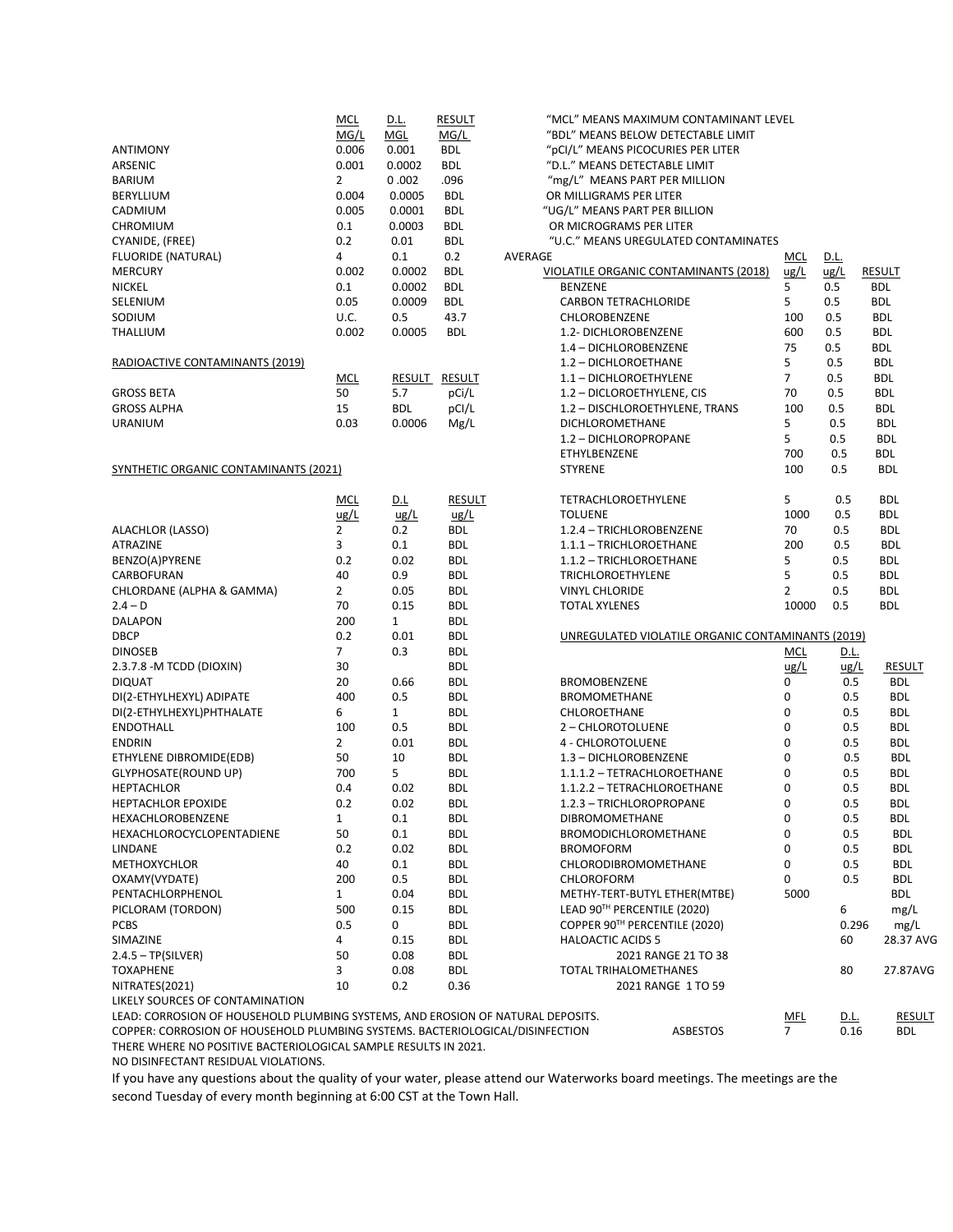Our Public Water System Identification number is IN5274010. Listed are some important contacts you should have question concerning water quality:

| Santa Claus Town Hall/Water Bills  | 812-937-2551 |
|------------------------------------|--------------|
| Russ Luthy, Utility Superintendent | 812-544-3329 |
| <b>Water Department</b>            | 812-544-2354 |
| Patoka Lake Regional Office        | 800-313-5589 |

**Emergencies during weekends, holidays and after hours, call 812-686-2234 (**Cell phone) or page personnel at 812-481-0370 (pager). All numbers listed will be a long-distance call. Please use only in emergencies.

## **Friendly Reminder:**

For billing questions call the Town Hall 812-937-2551 ext. #2 If your water is shut off for any reason, there will be a \$40.00 reconnect fee

### **Rates and Fees: Effective January 2018**

Water Connection \$750.00

Out of Town Limits applications (water only) \$ 125.00

Water Deposit \$150.00 Inspection- Residential. \$ 35.00



## **Fire Hydrant accessibility**

In 2020 while responding to a fire in CLV, the fire department had problems accessing and operating the nearest fire hydrant. The problem was due to landscaping and plantings that were blocking clear access to the hydrant. With the safety of all residents in mind, please keep an approximate ten-foot diameter clear area around hydrants in your yard.

### **Consumer Confidence Report**

**available on-line**

Every year since the early 2000's, the Santa Claus Water Utility has been distributing this water quality report to our customers. Hopefully the information has been engaging and helpful.

A lot of water has gone under the bridge-so to speak- since 2003. Way back then we were distributing paper copies of the report via the USPS.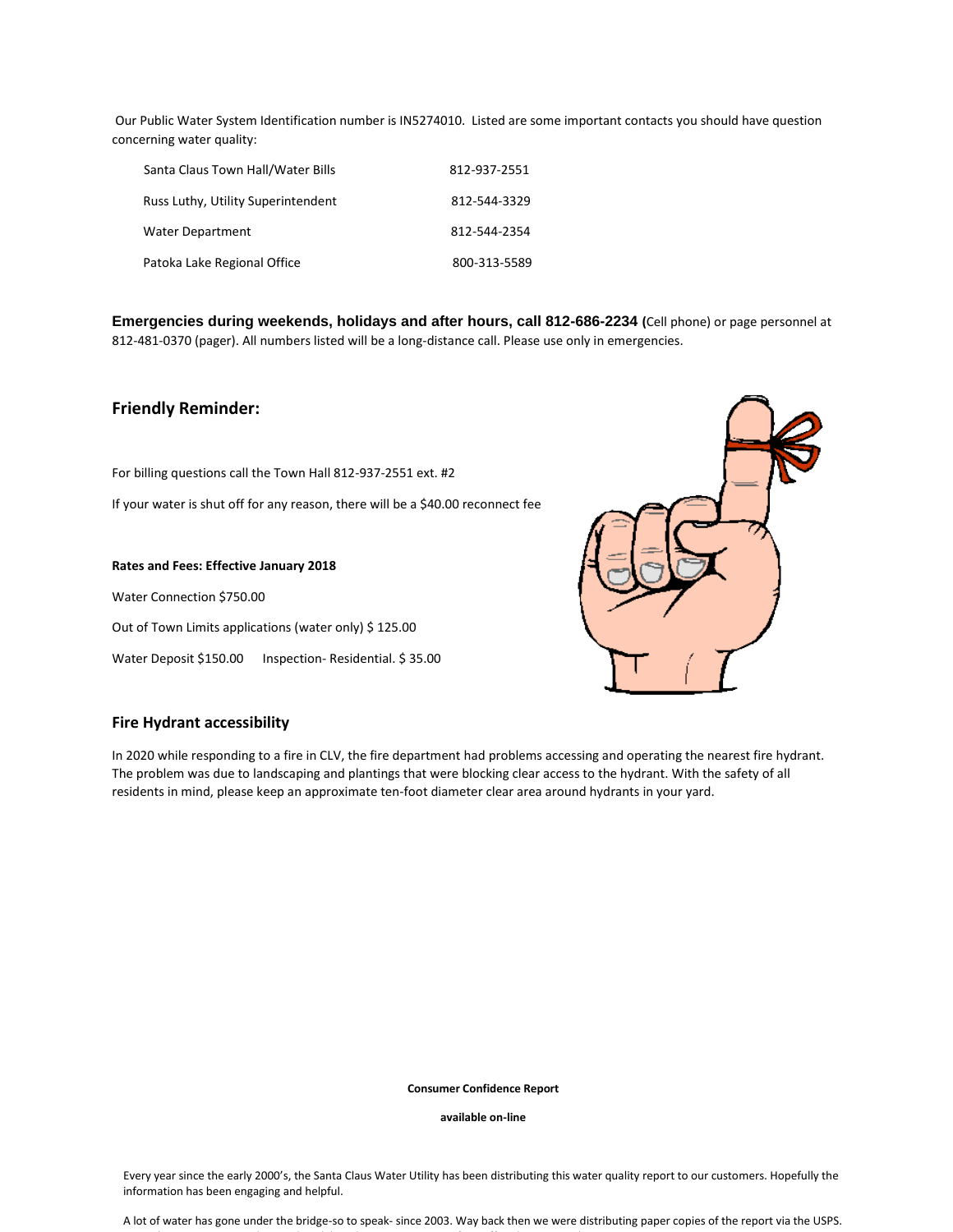